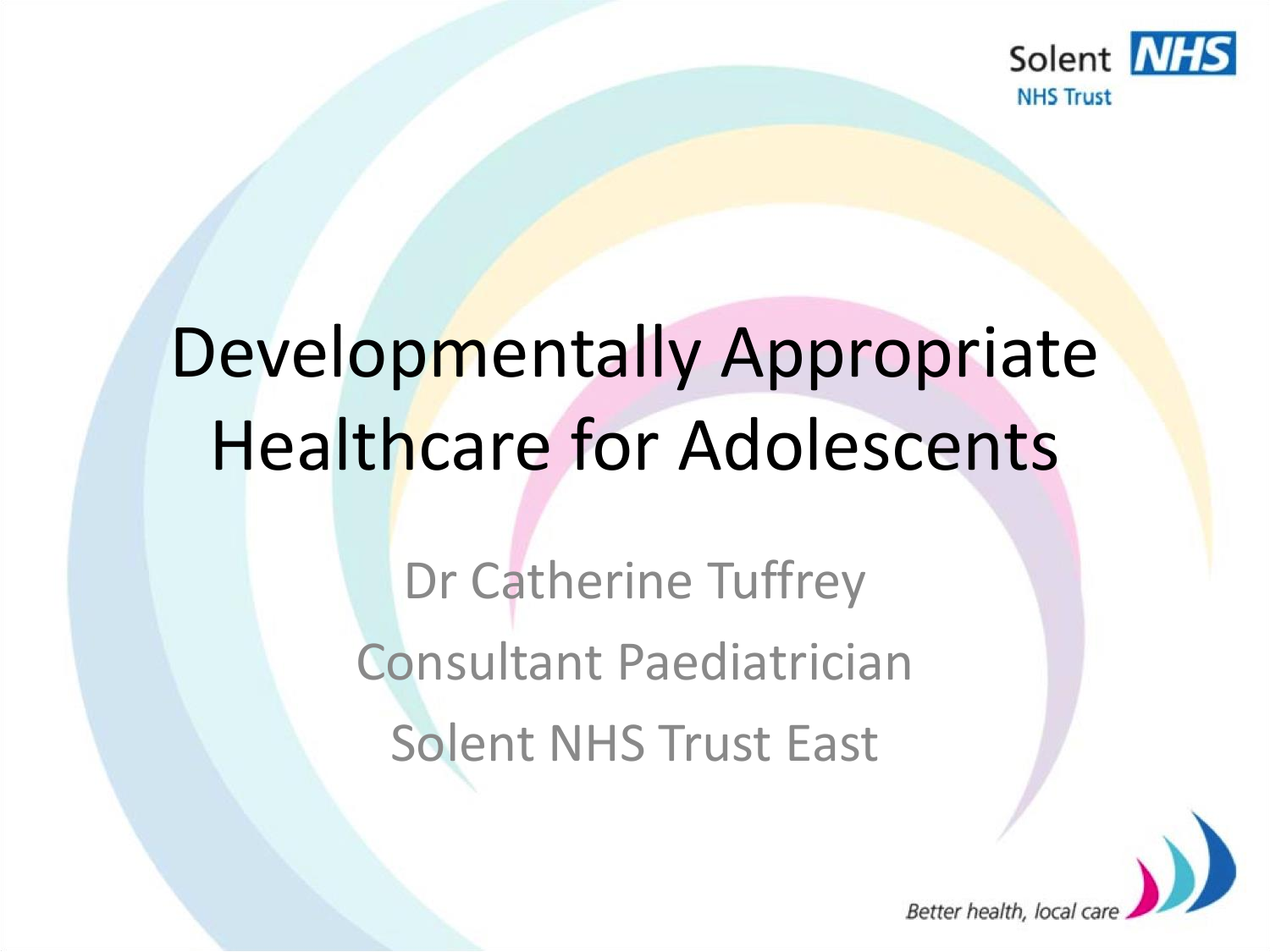

Better health, loc

## Key Points

- Adolescence is a developmentally important lifestage but they get a bad press!
- It encompasses a number of transitions, the timings of which are important in how the young person is able to manage them
- Transitions can present challenges for young people and for their families
- Solent NHS Trust is part of a project to enhance learning for professionals in this area in helping young people with complex conditions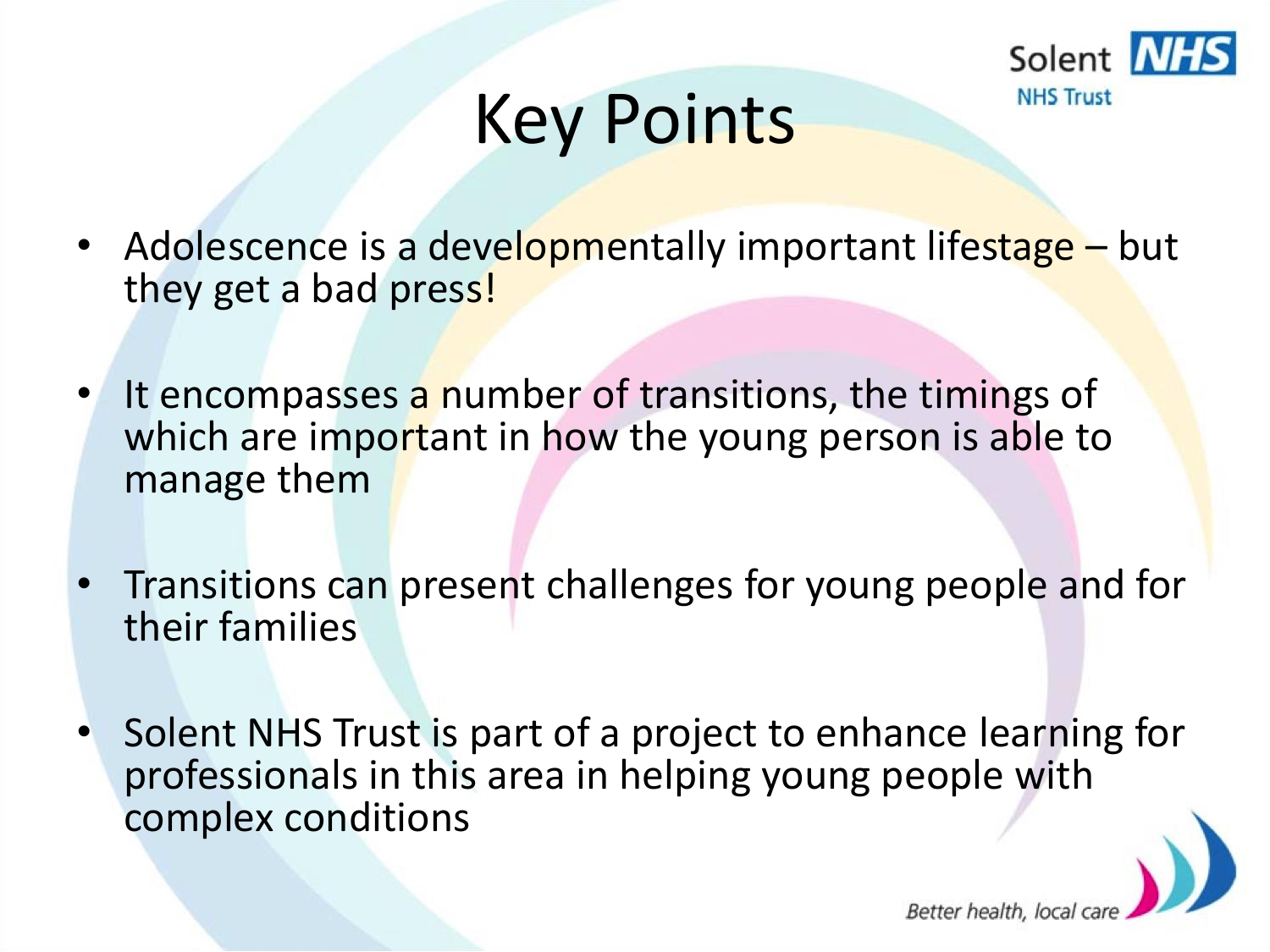

## Adolescence

WHO Adolescence: 10-19y

UN Youth: 15-24y

UN Young People: 10-24y



*Salvador Dali, 1940*

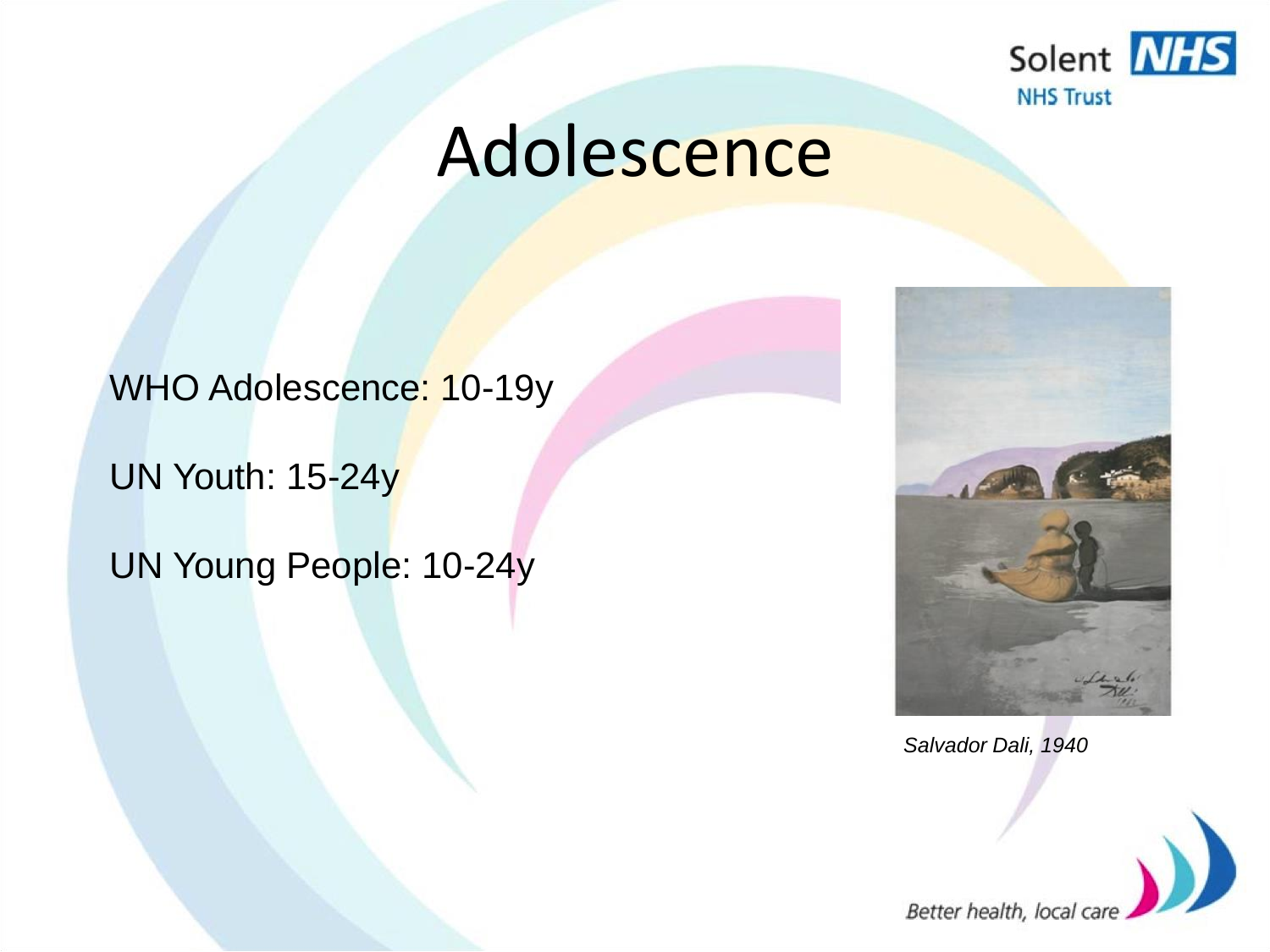

*"I would there were no age between sixteen and three-and-twenty, or that youth would sleep out the rest; for there is nothing in the between but getting wenches with child, wronging the ancientry, stealing, fighting"*

Shakespeare, W. The Winter's Tale c1611

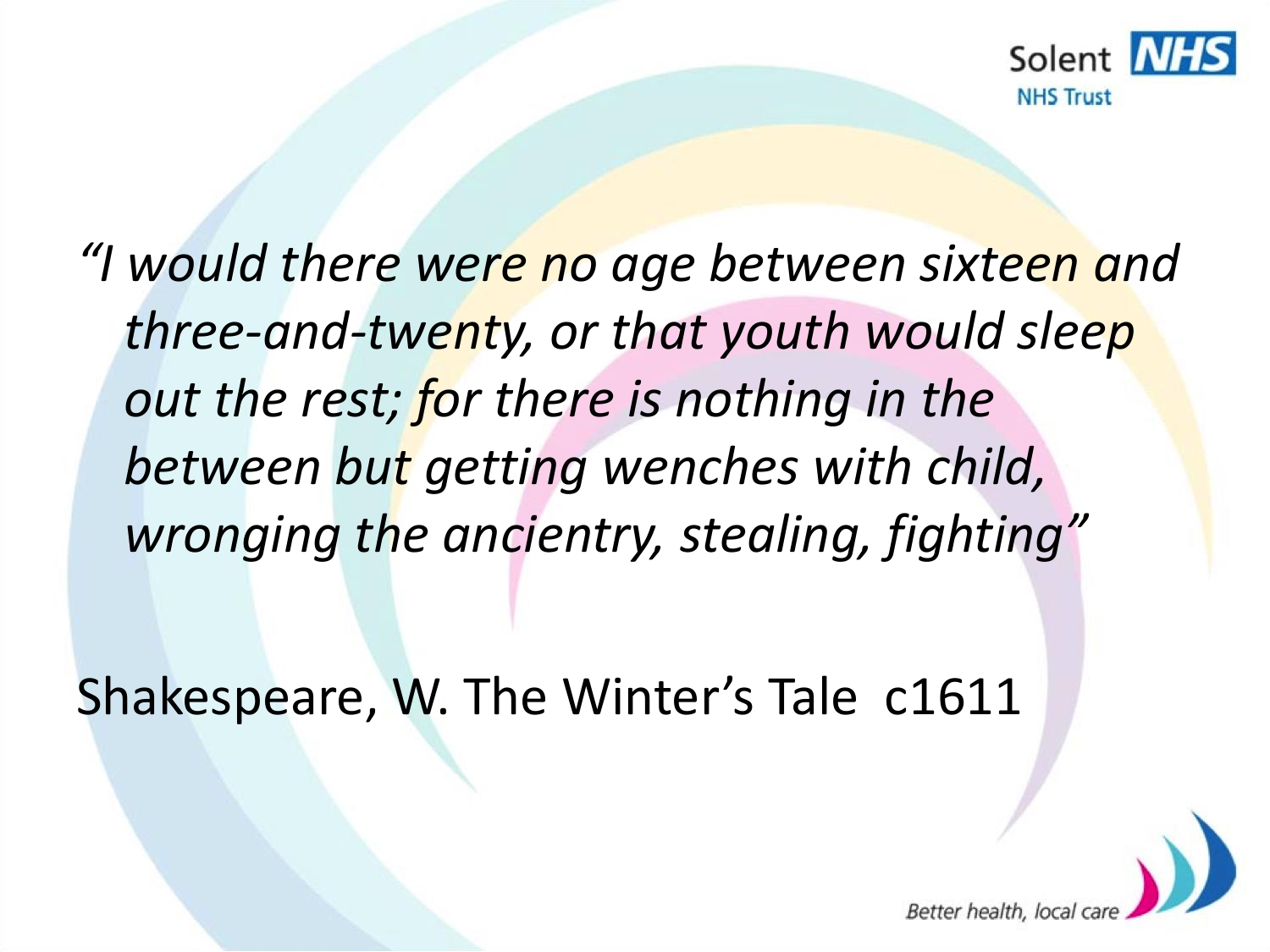

#### Steinberg/Hill model



Steinberg, L., *Adolescence*. 5th ed. 1999, Boston: McGraw Hill.

Better health, local care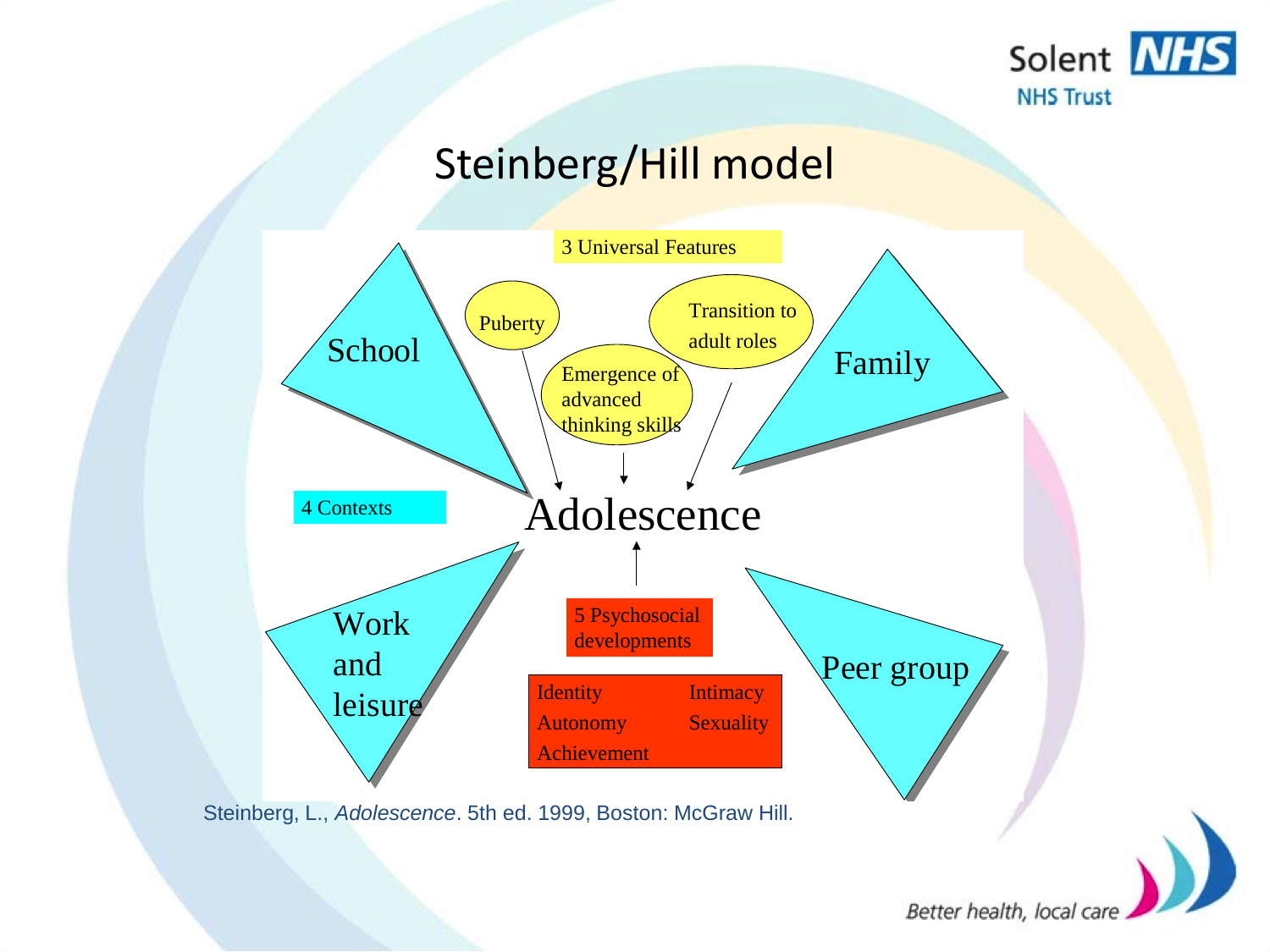

# Brain changes in adolescence

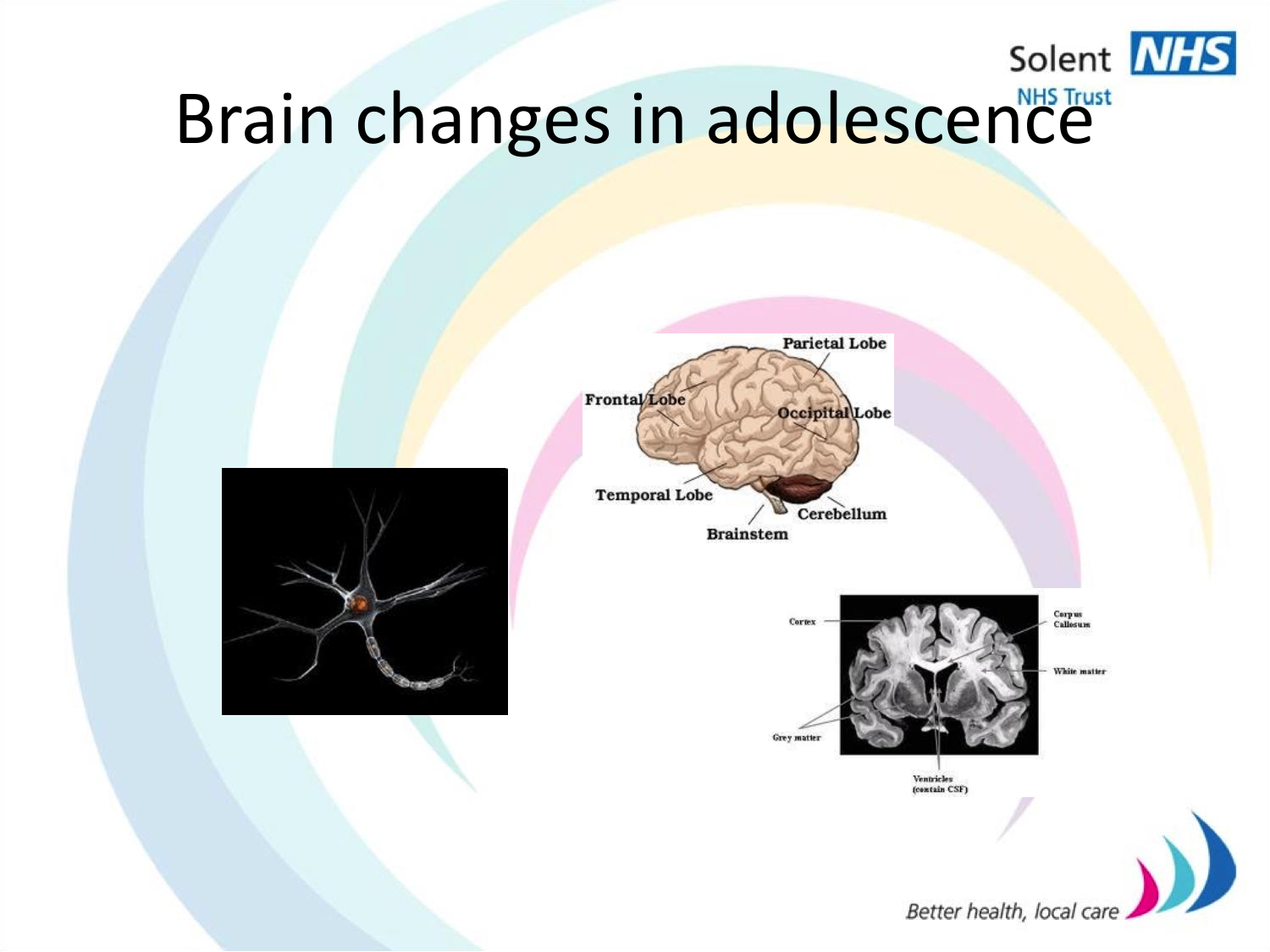

#### Brain maturation in adolescence

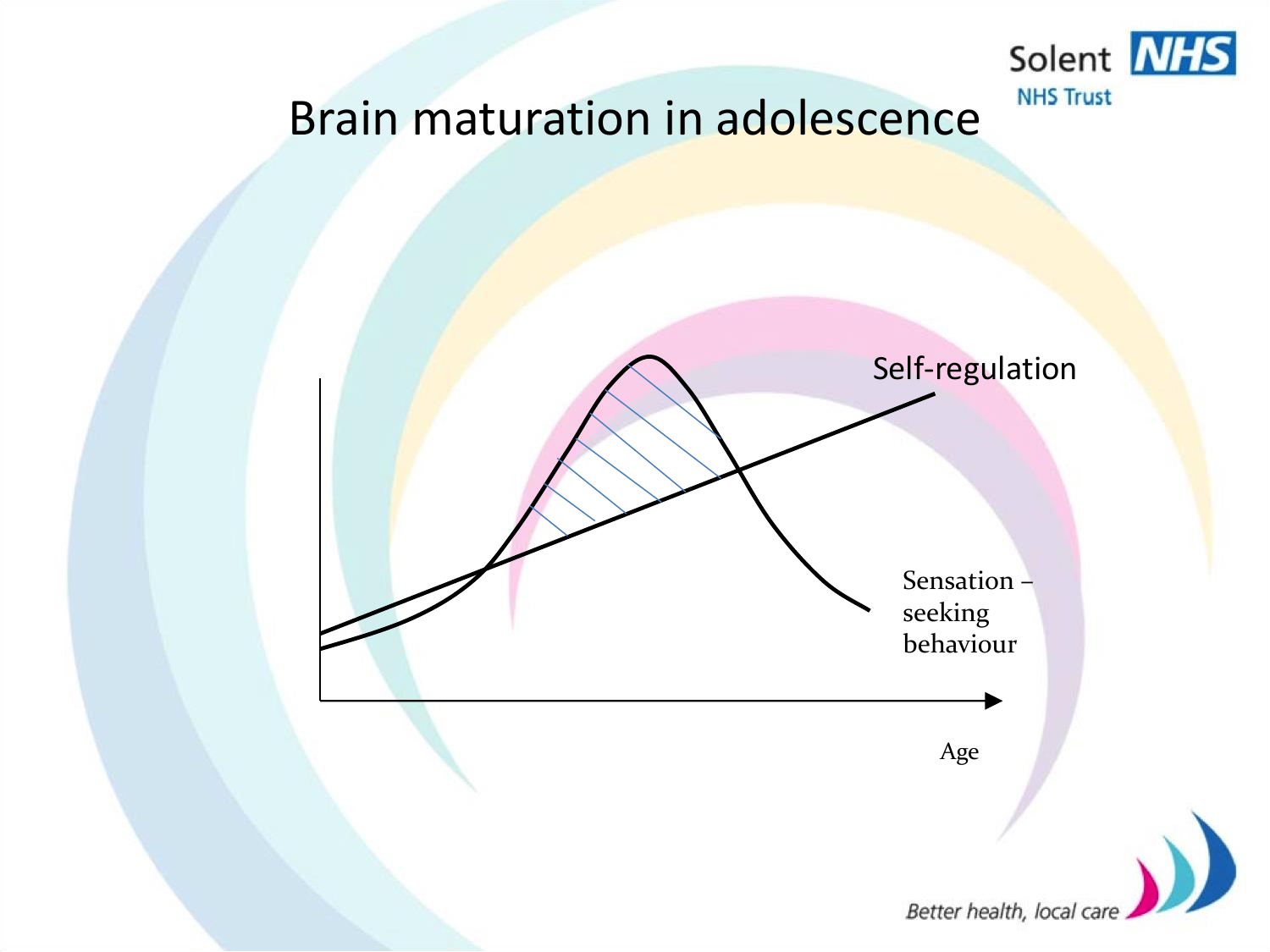

#### Environmental context

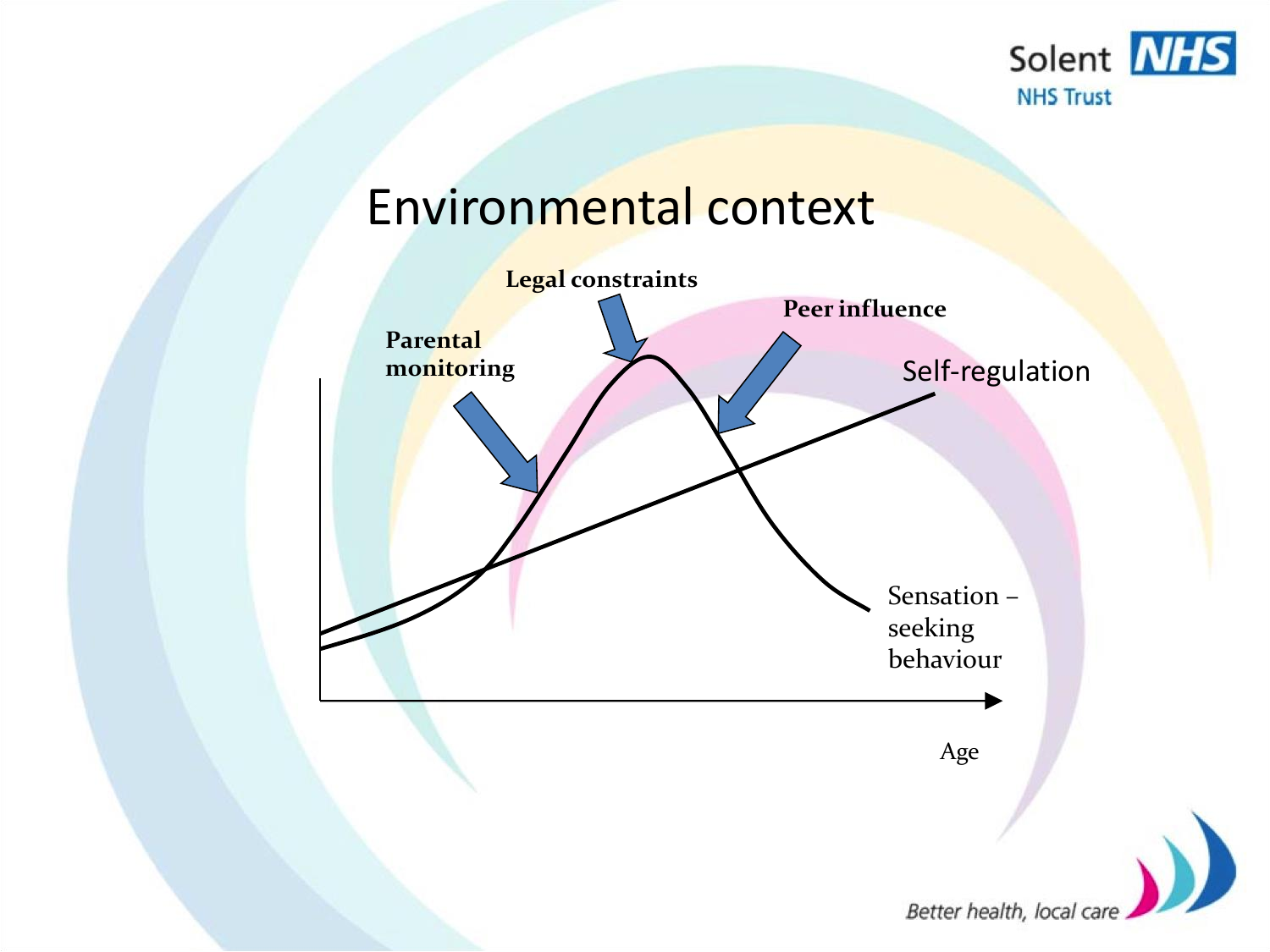

## Risk taking

• Heavily peer influenced (and sub-conscious)

• Not due to ignorance of risk

• Different behaviours in those with disability

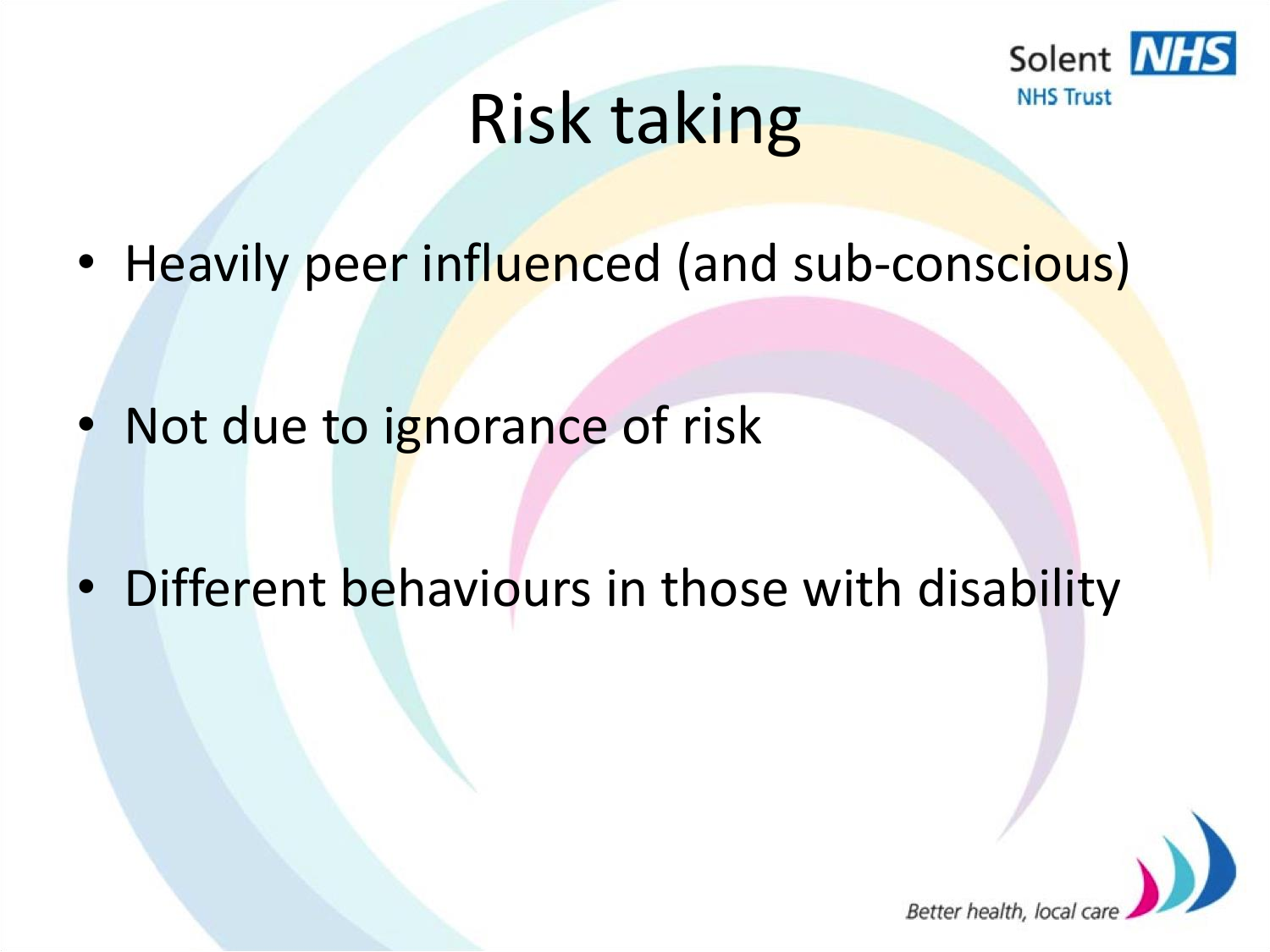

### Hot and cold cognition

### ...an example of how neuroscience can help us to understand adolescent behaviour





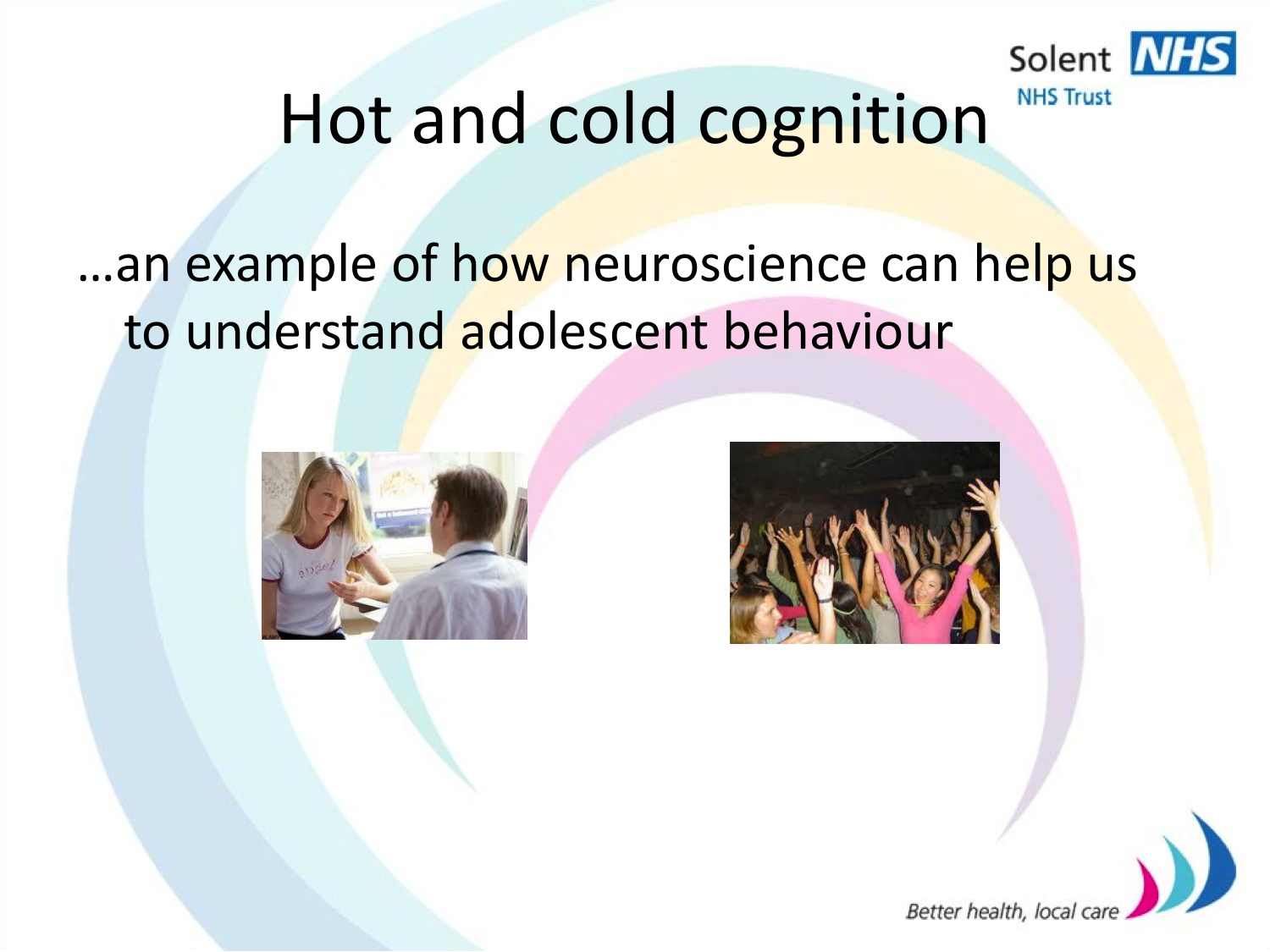# Egocentricity of Adolescencent NHS …and why it matters



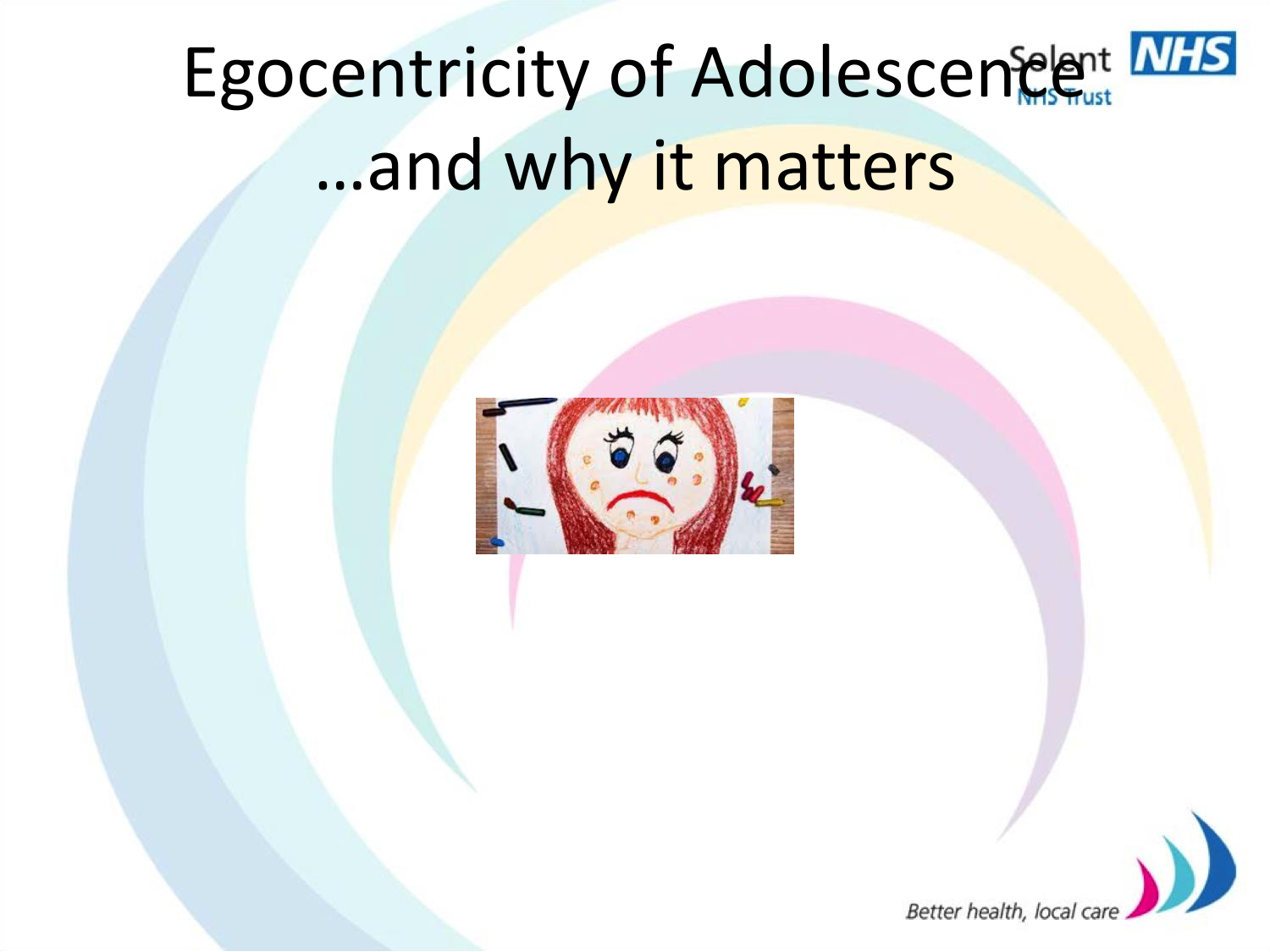

### Parents…

• Midlife crisis.

**Marriage** Health Bereavement Career  $\Omega$ 'Empty nest'

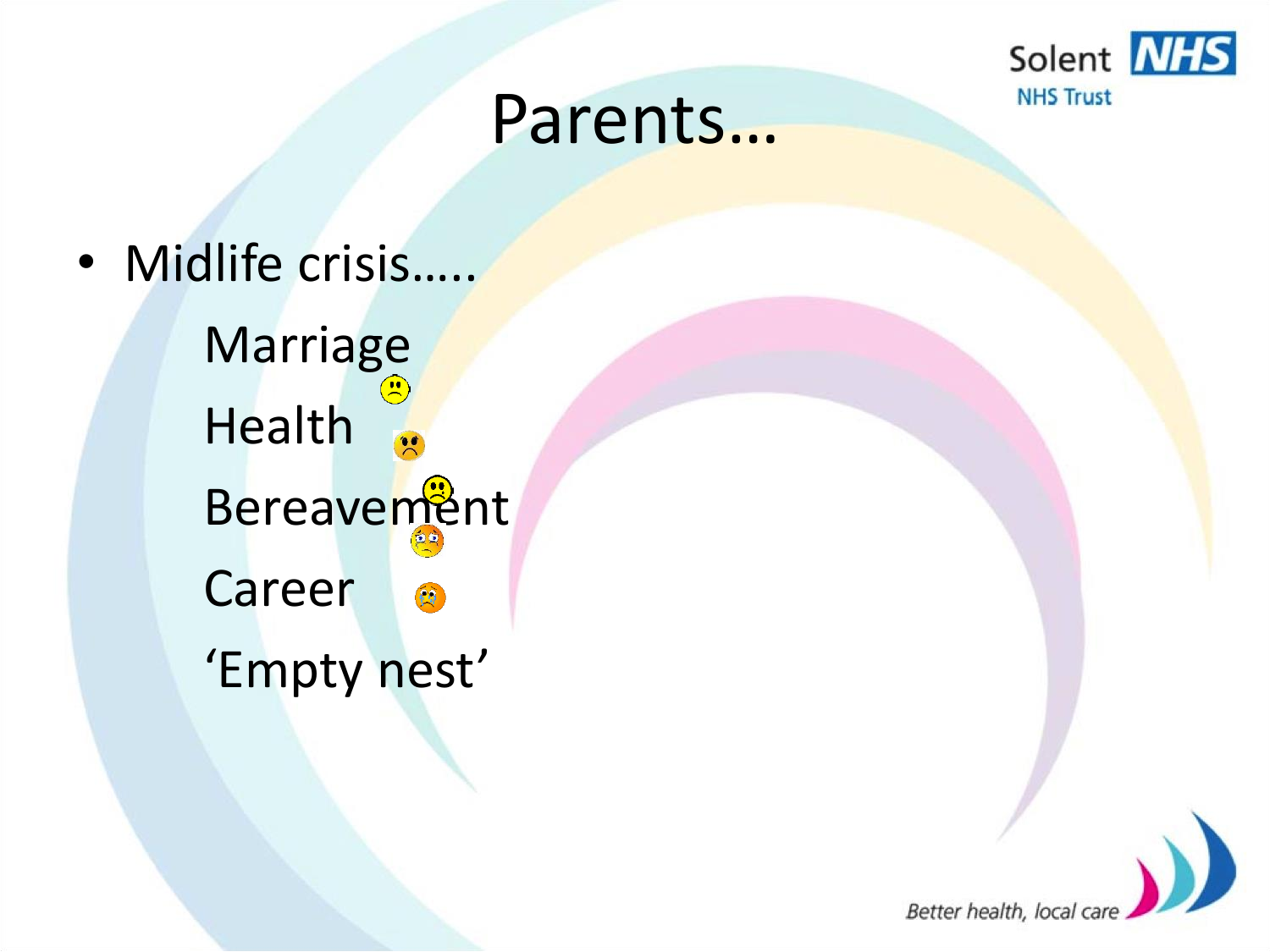

Better health, loc

### **Transition**

• Multiple

• Health, Education, Social, Employment

Most problems where young people have to deal with too many transitions at once (*cf* adults and life events)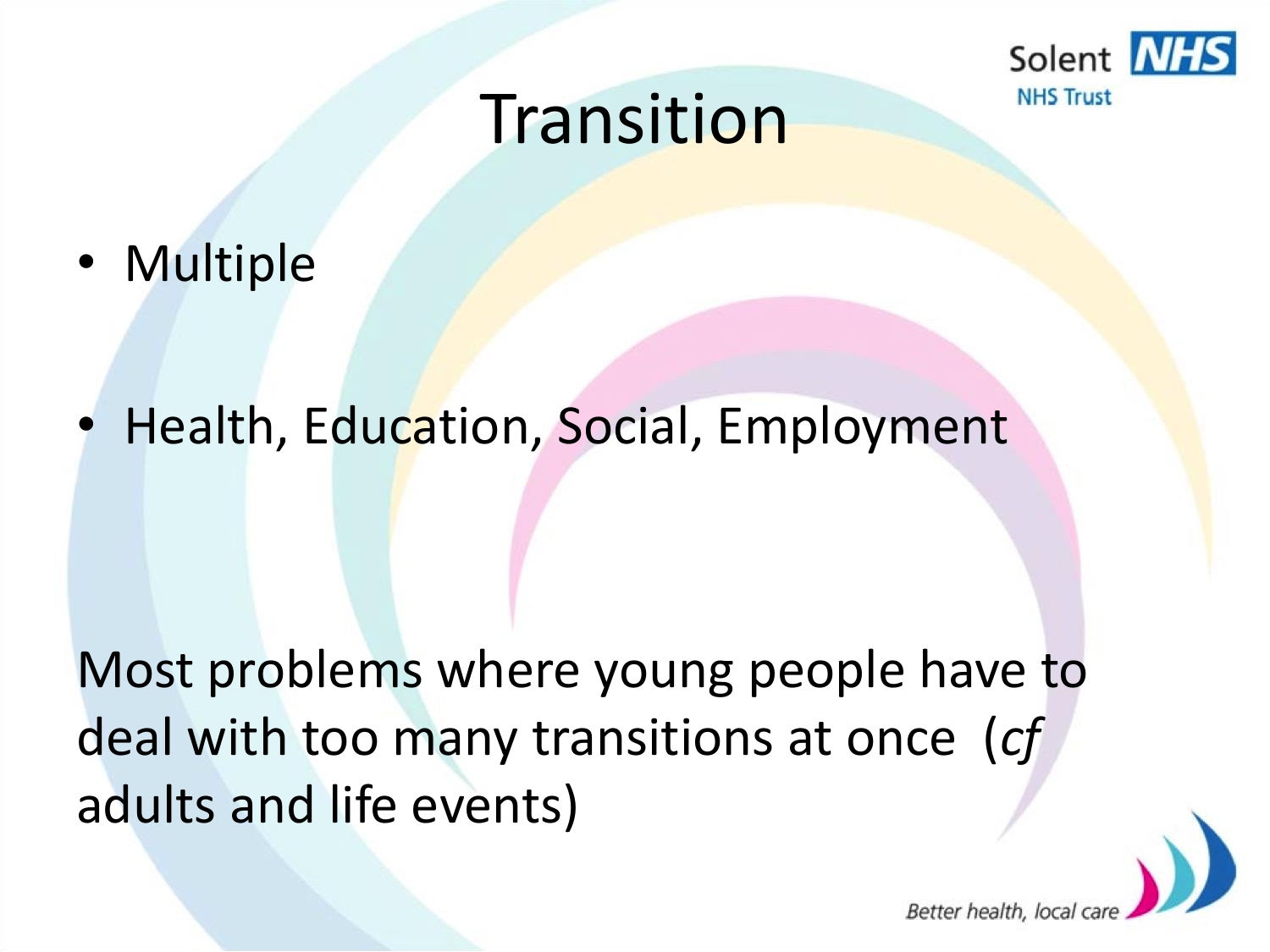

## Health Transition

• The purposeful, planned movement of adolescents and young adults with chronic physical and medical conditions from child – centred to adult orientated health care services'

• Blum et al (1993) Journal of Adolescent Health

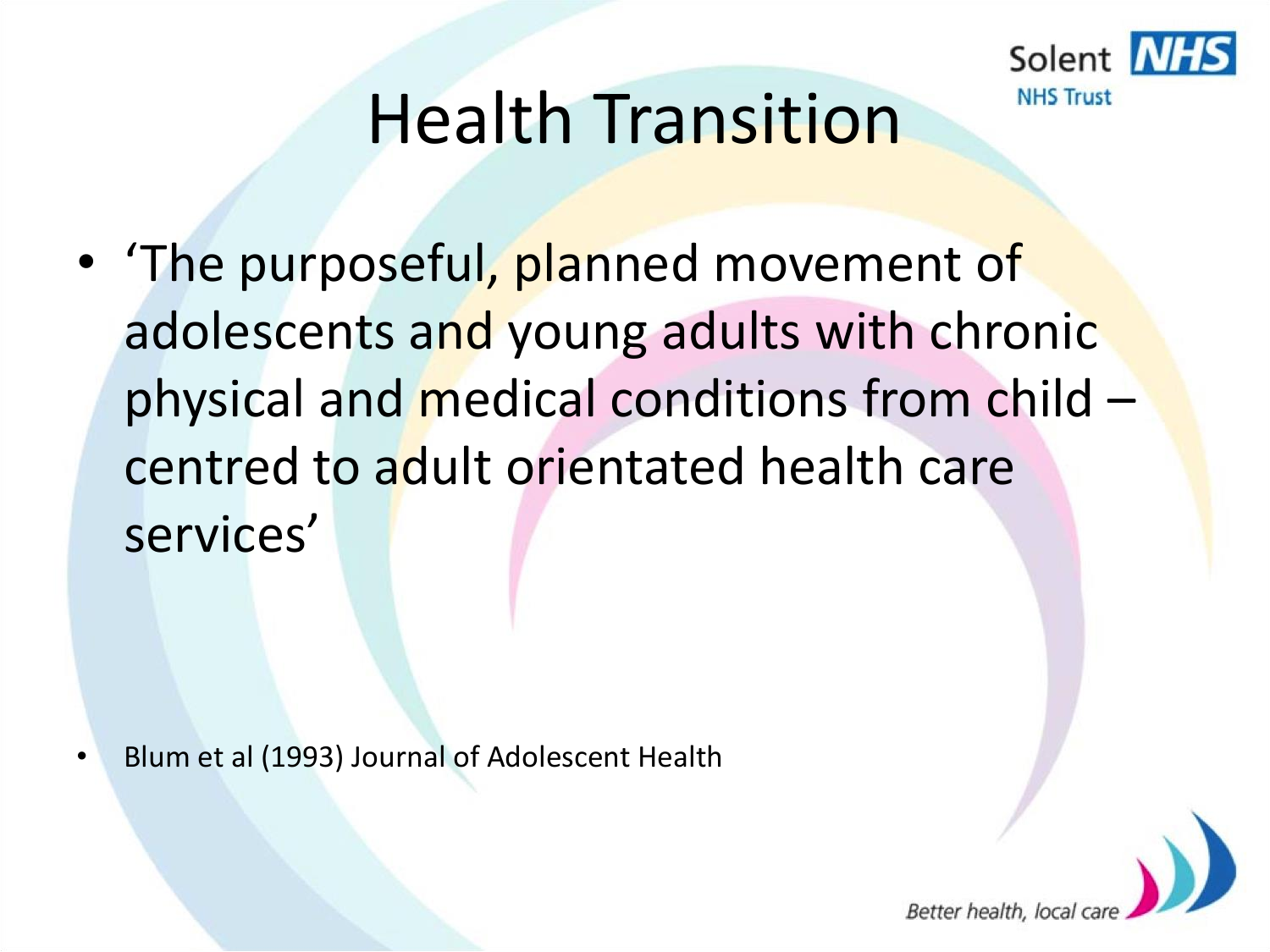## Project Echo



*National project for HCP working with young people with complex and life-limiting conditions*

- Project Echo is a forum of **FREE** monthly one hour online Zoom meetings, that will provide a space to talk with and learn from a range of disciplines. To enable us all to support families better in the transition from child to adult services.
- If you would like to find out more and contribute to the helping making transition an easier process for all please do not hesitate to contact us and book a space.
- Launch Date:  $8<sup>th</sup>$  Oct 2020 at 12.30

[https://echo.zoom.us/j/4985428051?pwd=Vlp0ekRtRlczTmJaZ0F0UzNxaDNKZ](https://echo.zoom.us/j/4985428051?pwd=Vlp0ekRtRlczTmJaZ0F0UzNxaDNKZz09) z09

Meeting ID: 498 542 8051 Password: 514951

Further details: [TransitionProjectECHOProject@solent.nhs.uk](mailto:TransitionProjectECHOProject@solent.nhs.uk)

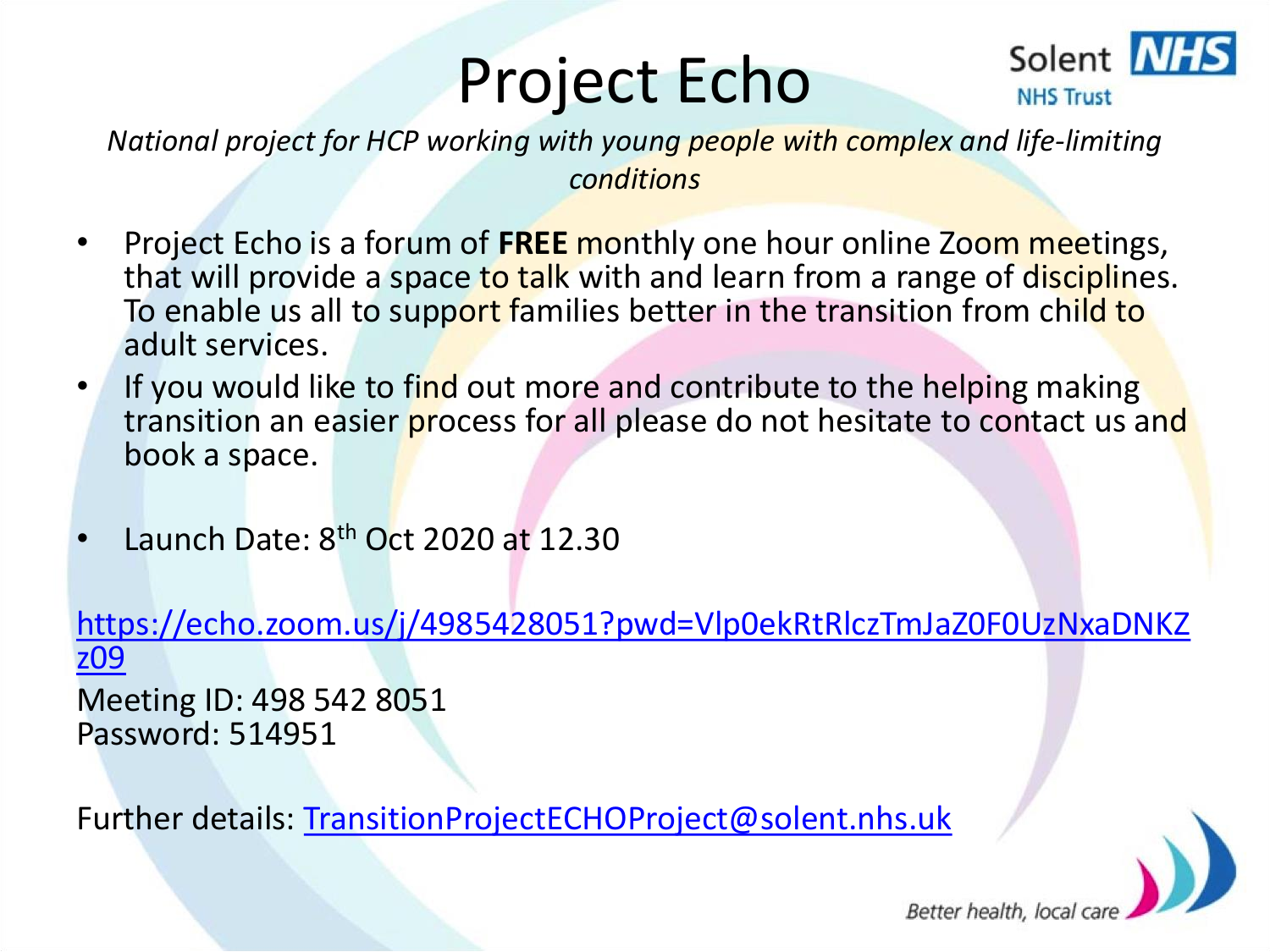

Better health, local

### Other resources

### • Solent Policy

http://intranet.solent.nhs.uk/DocumentCentre/PublishedPolicies/CF02%20Policy%20Develop mentally%20Appropriate%20Healthcare%20incluidng%20Transition%20v1.pdf#search=transi tion%20policy

- Disability Matters free resource from eLfH [www.disabilitymatters.org.uk](http://www.disabilitymatters.org.uk/)
	- Work Experience and Employment Matters
	- Transition Matters
	- Supporting Independence Matters